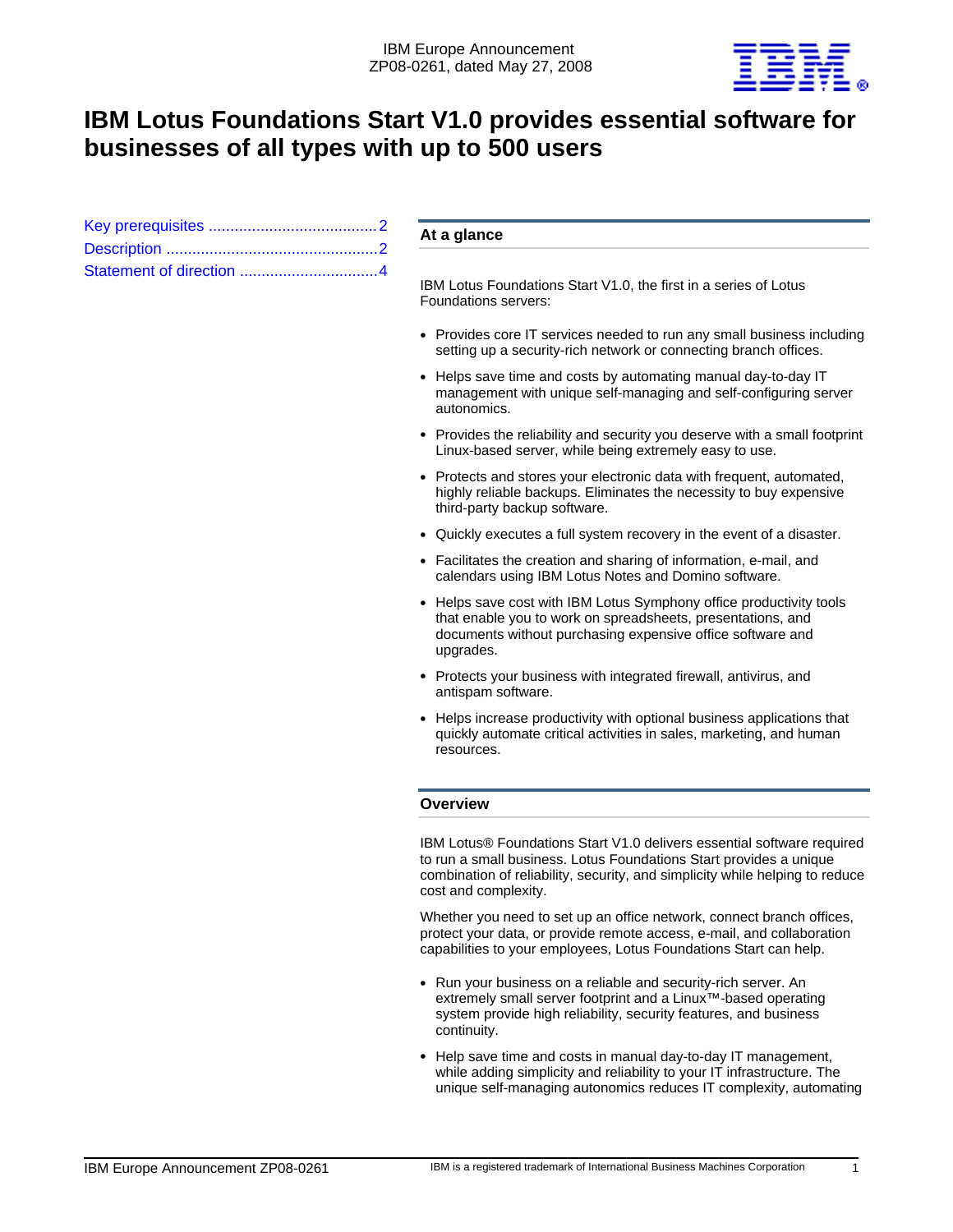many critical functions including installation, configuration, security checks, and overall system management.

- Facilitate the creation and sharing of information in your company. Easily share calendars and schedule meetings with IBM Lotus Notes® and Domino® collaboration software.
- Help reduce cost of ownership with Lotus office productivity tools. Work on spreadsheets, presentations, and documents without purchasing expensive office software or upgrades.
- Have the peace of mind that your data is reliably backed up with frequent automated disk backups, and in the event of a disaster, usually execute a full system recovery within minutes.
- Protect your business with integrated firewall, antivirus, and antispam software.

### <span id="page-1-0"></span>**Key prerequisites**

Refer to the Hardware requirements and Software requirements sections for details.

#### **Planned availability dates**

- May 30, 2008: Electronic software delivery and documentation online
- July 30, 2008: Media

Availability of Programs with encryption algorithm in France is subject to French government approval.

## <span id="page-1-1"></span>**Description**

Enabling companies to focus on business instead of IT, Lotus Foundations Start V1.0 provides essential software required to run your business with reliability, security, and simplicity — an ideal server for businesses with up to 500 users with limited budgets and IT resources.

Delivering the power of IBM Lotus Notes and Domino, and working as a complete small and medium business infrastructure solution, Lotus Foundations Start provides network security, firewall, data backup, disaster recovery, Web, remote access, file and print and directory services, e-mail, collaboration, and office productivity tools.

#### Features

Easily set up a security-rich office network or connect your network to the Internet or to other branch offices.

- Is self-managing (autonomic) and quickly gathers information about its network surroundings, allowing you to easily set up your network or auto-configure your firewall and VPN.
- Provides any time and anywhere access to the network with remote access and Webmail capabilities.
- Helps stop viruses and spam at the network level with integrated antivirus and antispam software.
- Interoperates and shares files between Windows®, Macintosh, and UNIX® workstations.

Reduce cost and complexity with unique server autonomics.

- The more complex a system, the more it will cost to manage it.
- The unique self-managing and self-configuring server autonomics help automate many critical functions including installation, configuration, and management of the overall system ensuring simplicity and reliability in your IT infrastructure, and reducing time and cost in manual day-to-day IT management.

Protect your company data with local and encrypted backup. Integral to Lotus Foundations is a patented intelligent disk backup system that helps ensure safe and reliable data backup.

• Hot swappable disk technology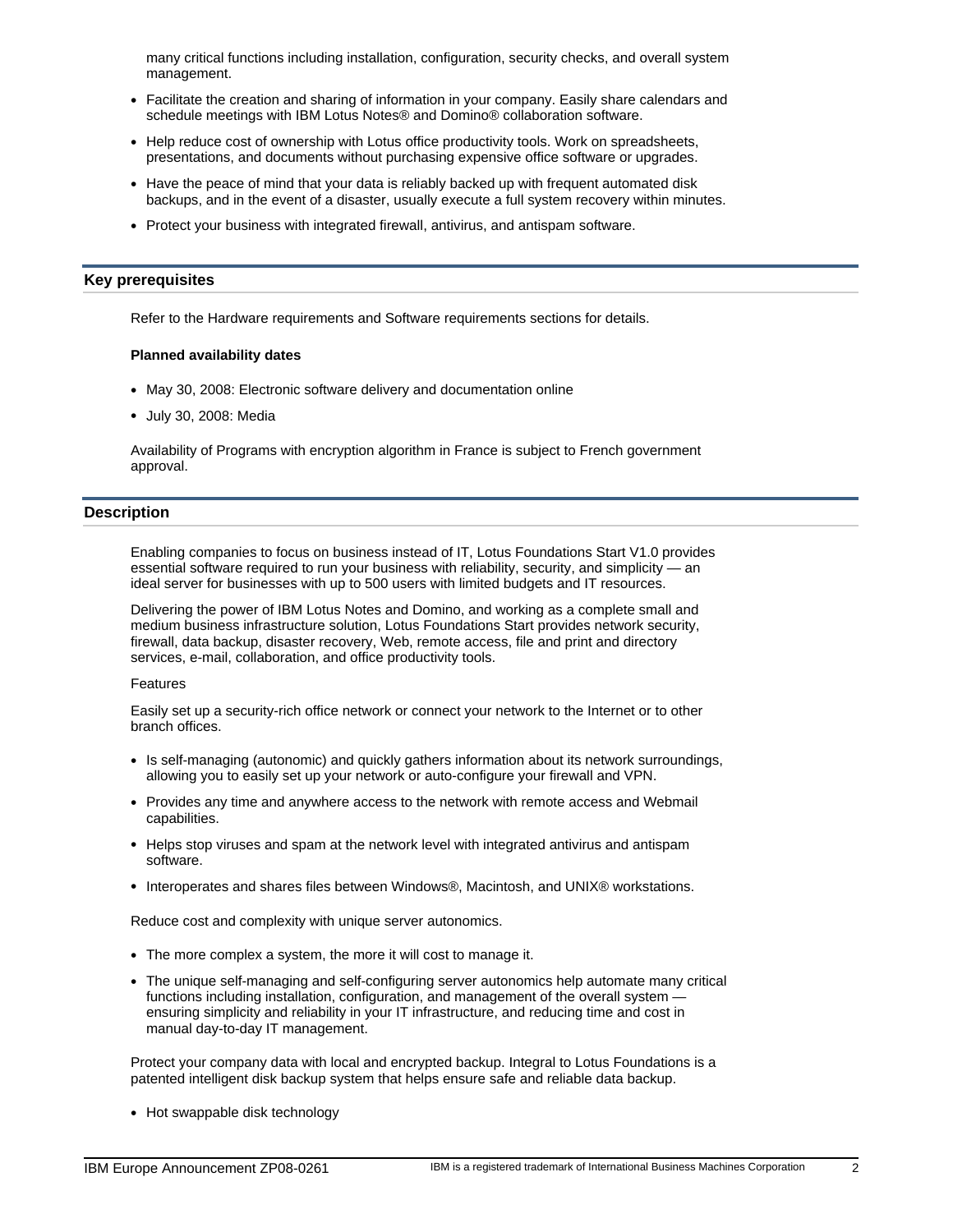- Intelligent management of stored data
- Frequent incremental backups
- Additional redundancy options with software RAID

Plan for reliable disaster recovery. In just a few minutes, you can recover from almost any type of system failure into a fully functional state.

• Lotus Foundations Start server has a small footprint — about half the size of typical operating systems with similar features. Because of the small footprint, copies of the operating system as well as the configuration files are stored on every disk on the server. This high level of redundancy helps ensure a quick and full system recovery.

Provide e-mail, shared calendaring, and collaboration with Lotus Notes® and Domino.

- Easily share information and quickly respond to customers. Share calendars, organize e-mail, create, share, and print documents.
- Help reduce cost of ownership with Lotus office productivity tools and work on spreadsheets, presentations, and documents without purchasing any additional software.
- Import, edit, and save work in a variety of file types including Adobe Portable Document Format (PDF).
- Access to reliable Webmail with Lotus Domino Web Access.
- Provide flexibility with a variety of mail clients, including Lotus Notes, Lotus Domino Web Access, and the ability to work with Microsoft® Outlook using Lotus Domino Access for Microsoft Outlook.
- No need to switch between applications access e-mail, calendars, documents, presentations, spreadsheets, and applications quickly from a single interface. Use business applications, create documents, and search the Web without ever leaving the Lotus Notes software interface.

### **Benefits**

- Run your business on a reliable and security-rich server designed especially for small businesses.
- Get essential software in one highly affordable package.
- Help save time and costs with a unique self-managing and self-configuring server.
- Easily set up a security-rich network or connect your office network to the Internet or to other branch offices.
- Protect your business-critical and confidential electronic data, without purchasing expensive third-party software.
- Rest assured that in the event of a disaster, you can do a full system recovery.
- Connect and collaborate with advanced collaboration capabilities, without the complexities and high price tag. Easily share and communicate information with customers, partners, and colleagues.
- Enable the mobile workforce with offline access to mail folders and Lotus Domino-based business applications.
- Provide any time and anywhere access with Webmail that is intuitive, fast, and scalable.
- Help reduce cost of ownership with access to a variety of mail client options including Lotus Notes 8.0.1 and support for access to Microsoft Outlook with the inclusion of Lotus Domino Access for Microsoft Outlook.
- Help save costs with bundled office productivity tools, and work with spreadsheets, documents, and presentations, without purchasing expensive third-party office software.
- Help boost business productivity with integrated business applications (optional).

## **IPLA and Subscription and Support considerations**

IPLA licenses can be transferred from one machine to another within, but not limited to an